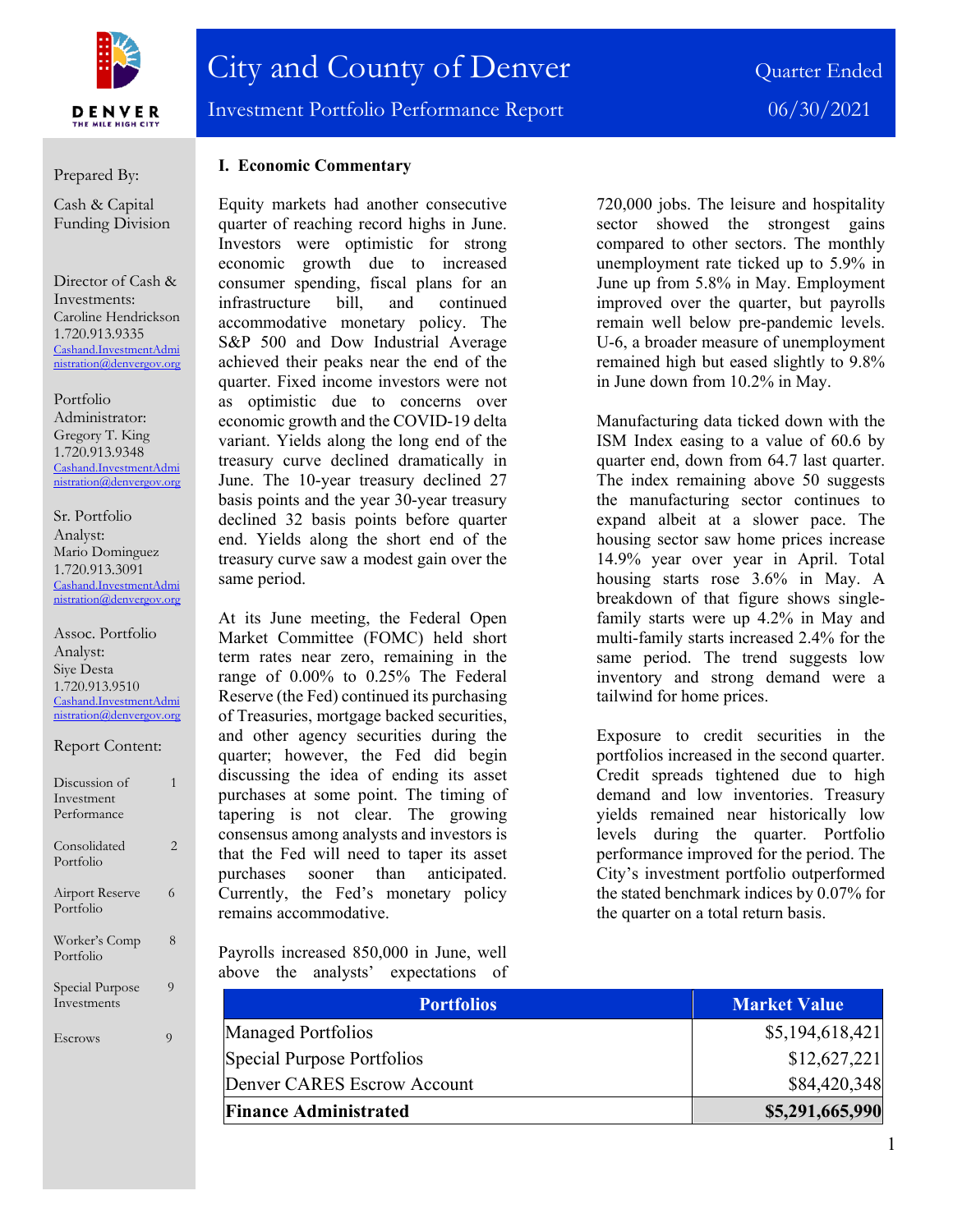

#### Prepared By:

Cash & Capital Funding Division

Director of Cash & Investments: Caroline Hendrickson 1.720.913.9335 [Cashand.InvestmentAdmi](mailto:Cashand.InvestmentAdministration@denvergov.org) [nistration@denvergov.org](mailto:Cashand.InvestmentAdministration@denvergov.org)

Portfolio Administrator: Gregory T. King 1.720.913.9348 [Cashand.InvestmentAdmi](mailto:Cashand.InvestmentAdministration@denvergov.org) [nistration@denvergov.org](mailto:Cashand.InvestmentAdministration@denvergov.org)

Sr. Portfolio Analyst: Mario Dominguez 1.720.913.3091 [Cashand.InvestmentAdmi](mailto:Cashand.InvestmentAdministration@denvergov.org) [nistration@denvergov.org](mailto:Cashand.InvestmentAdministration@denvergov.org)

Assoc. Portfolio Analyst: Siye Desta 1.720.913.9510 [Cashand.InvestmentAdmi](mailto:Cashand.InvestmentAdministration@denvergov.org) [nistration@denvergov.org](mailto:Cashand.InvestmentAdministration@denvergov.org)

| Report Content:                            |                |
|--------------------------------------------|----------------|
| Discussion of<br>Investment<br>Performance | 1              |
| Consolidated<br>Portfolio                  | $\overline{2}$ |
| Airport Reserve<br>Portfolio               | 6              |
| Worker's Comp<br>Portfolio                 | 8              |
| Special Purpose                            | 9              |

Investments

Escrows 9

## **II. Consolidated Portfolio 84,627,870,056**

| <b>Total Return</b>    |           |          |           |  |
|------------------------|-----------|----------|-----------|--|
|                        | 1-Month   | 3-Month  | YTD       |  |
| Total Return           | $-0.08\%$ | $0.30\%$ | $-0.36\%$ |  |
| Blended Benchmark (TR) | $-0.11\%$ | 0.28%    | $-0.43\%$ |  |
| <b>Excess Return</b>   | 0.03%     | $0.02\%$ | $0.07\%$  |  |

| <b>Current Return</b>  |          |          |          |  |
|------------------------|----------|----------|----------|--|
|                        | 1-Month  | 3-Month  | YTD      |  |
| Current Return         | 1.86%    | $1.93\%$ | 2.03%    |  |
| Blended Benchmark (CR) | $0.44\%$ | $0.47\%$ | $0.43\%$ |  |
| <b>Excess Return</b>   | $1.42\%$ | $1.46\%$ | $1.60\%$ |  |

Year-to-Date earnings on a current return basis for the Consolidated Portfolio were \$41,788,934.

The 1-5 Year Strategy Blended Benchmark consists of 67.50% Intercontinental Exchange (ICE) BofAML 1-5 Year US Treasury & Agency Index, 17.50 % ICE BofAML 1-5 Year AAA-A US Corporate Index, 7.50% ICE BofAML AAA US Asset Backed Securities, 5.00% ICE BofAML 0-3 Year US Agency CMOs and 2.50% ICE BofAML 3-5 Year US Mortgage Backed Securities Index. Prior to 1/1/2016 the benchmark was the BofA Merrill Lynch 1-5 Year US Treasury & Agency Index.

The 1-10 Year Strategy Blended Benchmark consists of 65.00% ICE BofAML 1-10 Year US Treasury & Agency Index, 15.00 % ICE BofAML 1-5 Year AAA-A US Corporate Index, 5.00% ICE BofAML AAA US Asset Backed Securities, 7.50% ICE BofAML 0-10 Year US Agency CMOs and 7.50% ICE BofAML 0-10 Year US Mortgage Backed Securities Index. Prior to 1/1/2016 the benchmark was the BofA Merrill Lynch 1-10 Year US Treasury & Agency Index.

## **Factors Affecting Performance & Management Strategies**

- Chandler's proprietary Horizon Model that the City uses with the intent to meet or outperform the benchmarks over time (the Intercontinental Exchange (ICE) BofAML Treasury/Agency 1-5 year index and the ICE BofAML Treasury/Agency 1-10 year index) are revised on a regular basis, reflecting the volatility of both bond market interest rates and interest rate curve movements. The City evaluates the portfolios each time a new Horizon Model is received. The key variables subject to potential revision as a result of Horizon Model changes include duration, composition and structure.
- The portfolios were modestly short benchmark duration in both the 1-5 year strategy and the 1-10 year strategy. We expect duration to move closer to the benchmark as additional allocation of longer duration securities are added to the portfolio. Safety of principal is paramount in investing the City's funds.
- Corporate Bonds, Collateralized Mortgage Obligations, Mortgage-Backed Securities, and Asset-Backed Securities are asset classes approved by voters for implementation in 2014 by an amendment to the City Charter. Purchases of the new asset classes decreased as a percentage of total composition due to asset maturities outpaced asset purchases. Purchases in the voter approved asset classes remained slow during the quarter due to lower inventories and lower issuance.
- The Consolidated Portfolio benchmarking indices are comprised of five ICE BofAML indices, creating a static weighted blended benchmark. A total of two blended benchmarks are used for the 1-5 year and 1-10 year strategies to closely reflect the portfolio duration and asset allocation constraints.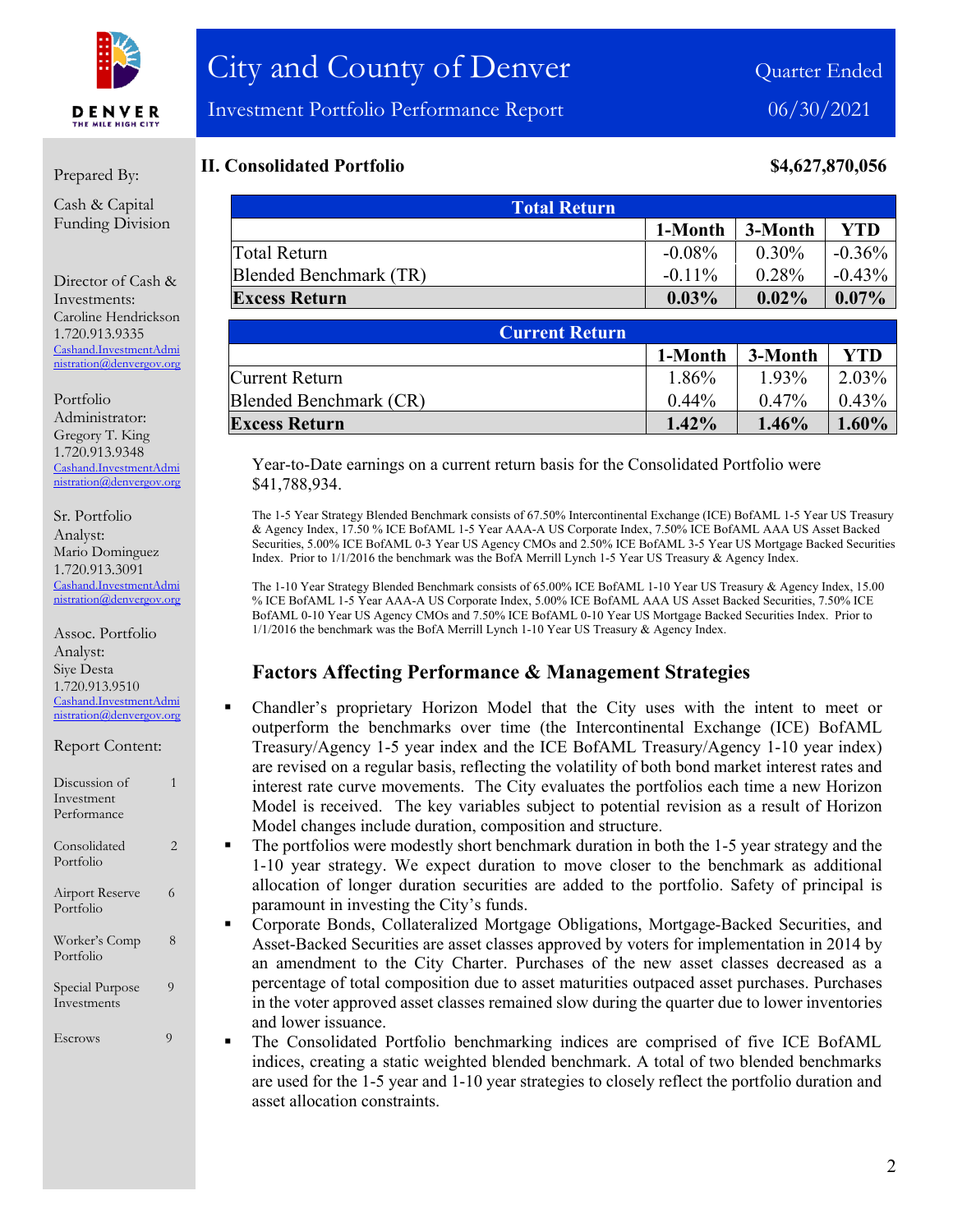

Investment Portfolio Performance Report 06/30/2021

## Prepared By:

Cash & Capital Funding Division

Director of Cash & Investments: Caroline Hendrickson 1.720.913.9335 [Cashand.InvestmentAdmi](mailto:Cashand.InvestmentAdministration@denvergov.org) [nistration@denvergov.org](mailto:Cashand.InvestmentAdministration@denvergov.org)

Portfolio Administrator: Gregory T. King 1.720.913.9348 [Cashand.InvestmentAdmi](mailto:Cashand.InvestmentAdministration@denvergov.org) [nistration@denvergov.org](mailto:Cashand.InvestmentAdministration@denvergov.org)

Sr. Portfolio Analyst: Mario Dominguez 1.720.913.3091 [Cashand.InvestmentAdmi](mailto:Cashand.InvestmentAdministration@denvergov.org) [nistration@denvergov.org](mailto:Cashand.InvestmentAdministration@denvergov.org)

Assoc. Portfolio Analyst: Siye Desta 1.720.913.9510 [Cashand.InvestmentAdmi](mailto:Cashand.InvestmentAdministration@denvergov.org) [nistration@denvergov.org](mailto:Cashand.InvestmentAdministration@denvergov.org)

| Report Content: |
|-----------------|
|-----------------|

| Discussion of                  |   |
|--------------------------------|---|
| Investment                     |   |
| Performance                    |   |
| Consolidated<br>Portfolio      | 2 |
| Airport Reserve<br>Portfolio   | 6 |
| Worker's Comp<br>Portfolio     | 8 |
| Special Purpose<br>Investments | 9 |
| Escrows                        | 9 |

## **Consolidated Portfolio Composition**

| <b>Characteristics</b>    |            | <b>Credit Quality (S&amp;P)</b> |
|---------------------------|------------|---------------------------------|
| <b>Average Duration</b>   | 2.30       | BBB, 1.0%<br>А,                 |
| Average Coupon            | 1.84       | 11.0%                           |
| Average Yield to Maturity | $0.44\%$   | AAA,<br>27.5%                   |
| Average Rating (S&P)      | $AA^+$     | $AA$ .<br>60.5%                 |
| Average Life              | $2.37$ yrs |                                 |



 The Consolidated Portfolio's net assets increased by approximately \$399 million during the second quarter of 2021. On June 30th, 2021, net assets were \$4.63 billion, compared to \$4.23 billion on March 31st, 2021, as inflows exceeded outflows. Historical cyclical inflows are beginning to improve but have yet recover to pre-pandemic levels. Intra-portfolio transfers also increased the Consolidated Portfolio's net assets.

 The weighted average maturity (WAM), an aggregate portfolio measure of total years remaining until the maturity of all underlying holdings, ended lower during the second quarter. The WAM decreased due to increased exposure to short term assets. While modestly short to benchmark duration, rebalancing and securities purchase activity in the intermediate strategies extended duration more closely with the model and benchmark. The model continues to remain short of benchmark duration.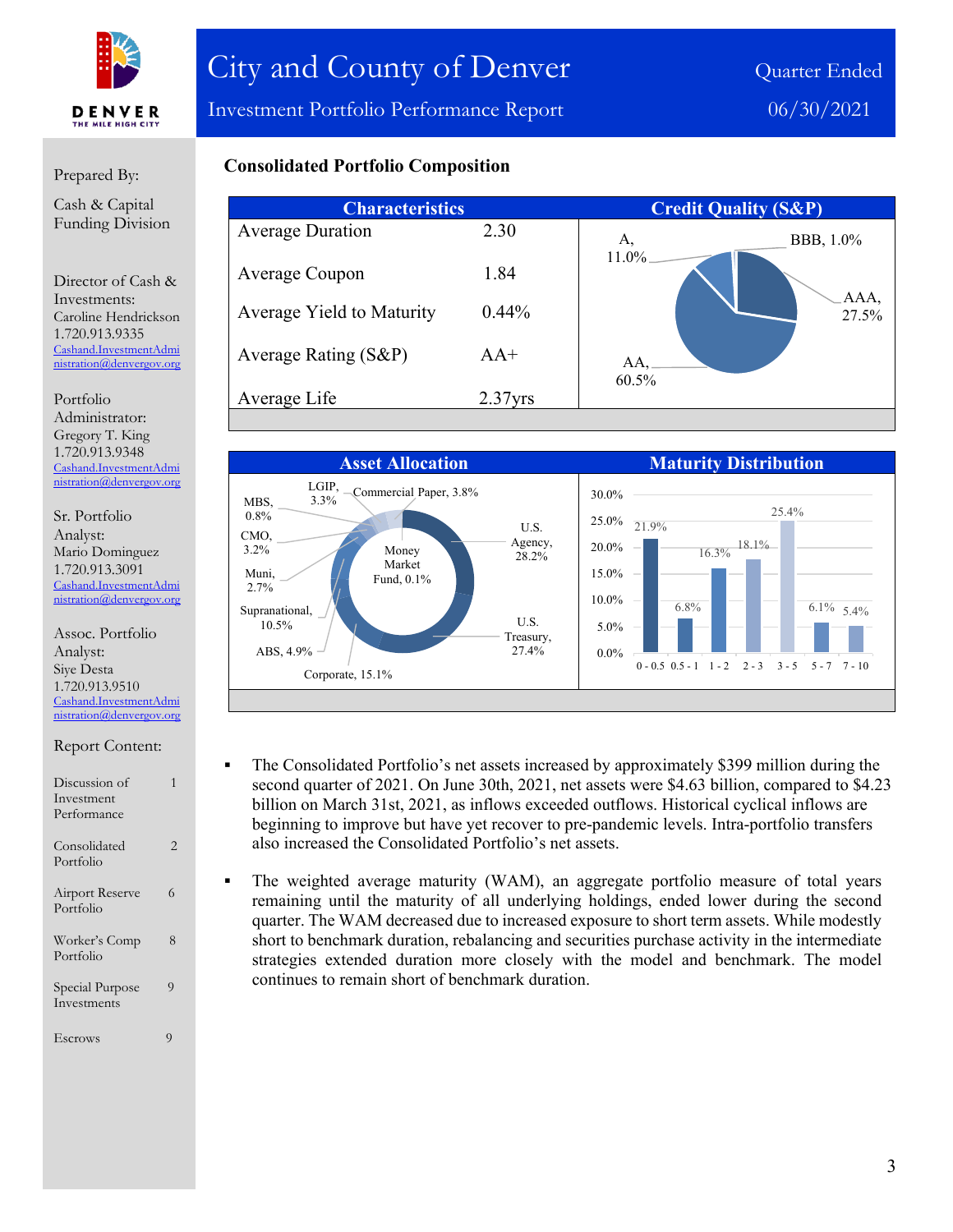

# City and County of Denver Cuarter Ended

Investment Portfolio Performance Report 06/30/2021

#### Prepared By:

Cash & Capital Funding Division

Director of Cash & Investments: Caroline Hendrickson 1.720.913.9335 [Cashand.InvestmentAdmi](mailto:Cashand.InvestmentAdministration@denvergov.org) [nistration@denvergov.org](mailto:Cashand.InvestmentAdministration@denvergov.org)

Portfolio Administrator: Gregory T. King 1.720.913.9348 [Cashand.InvestmentAdmi](mailto:Cashand.InvestmentAdministration@denvergov.org) [nistration@denvergov.org](mailto:Cashand.InvestmentAdministration@denvergov.org)

Sr. Portfolio Analyst: Mario Dominguez 1.720.913.3091 [Cashand.InvestmentAdmi](mailto:Cashand.InvestmentAdministration@denvergov.org) ration@denvergov.org

#### Assoc. Portfolio Analyst: Siye Desta 1.720.913.9510 [Cashand.InvestmentAdmi](mailto:Cashand.InvestmentAdministration@denvergov.org) [nistration@denvergov.org](mailto:Cashand.InvestmentAdministration@denvergov.org)

Report Content:

| Discussion of<br>Investment<br>Performance | 1              |
|--------------------------------------------|----------------|
| Consolidated<br>Portfolio                  | $\overline{2}$ |
| <b>Airport Reserve</b><br>Portfolio        | 6              |
| Worker's Comp<br>Portfolio                 | 8              |
| Special Purpose<br>Investments             | 9              |
| Escrows                                    | 9              |

## **Portfolio Management Environment**





The Federal Reserve maintained the Fed funds rate to a range of 0.00%-0.25% during the second quarter of 2021. The Fed signaled rates will stay near zero for the foreseeable future. The one-month LIBOR rate was 0.10% as of June 30th, 2021; a decrease of about one basis

- point from March 31st, 2021.
- As of June 30th, 2021, the yield of the two-year Treasury index was 0.29%, and the five-year Treasury index was yielding 0.89%. A year earlier, as of June 30th, 2020, the yield of the two-year Treasury index was 0.15%, and the five-year Treasury index was yielding 0.29%.
- The median of economists' forecast is for a 1.64 % ten-year Treasury yield at the end of the year 2021.
- Volatility in rates of the yield curve increased on long-term yields while short term yields declined modestly in the second quarter. At the end of the second quarter, the two-year, five-year, and ten-year were at 0.29%, 0.89%, and 1.47%, respectively.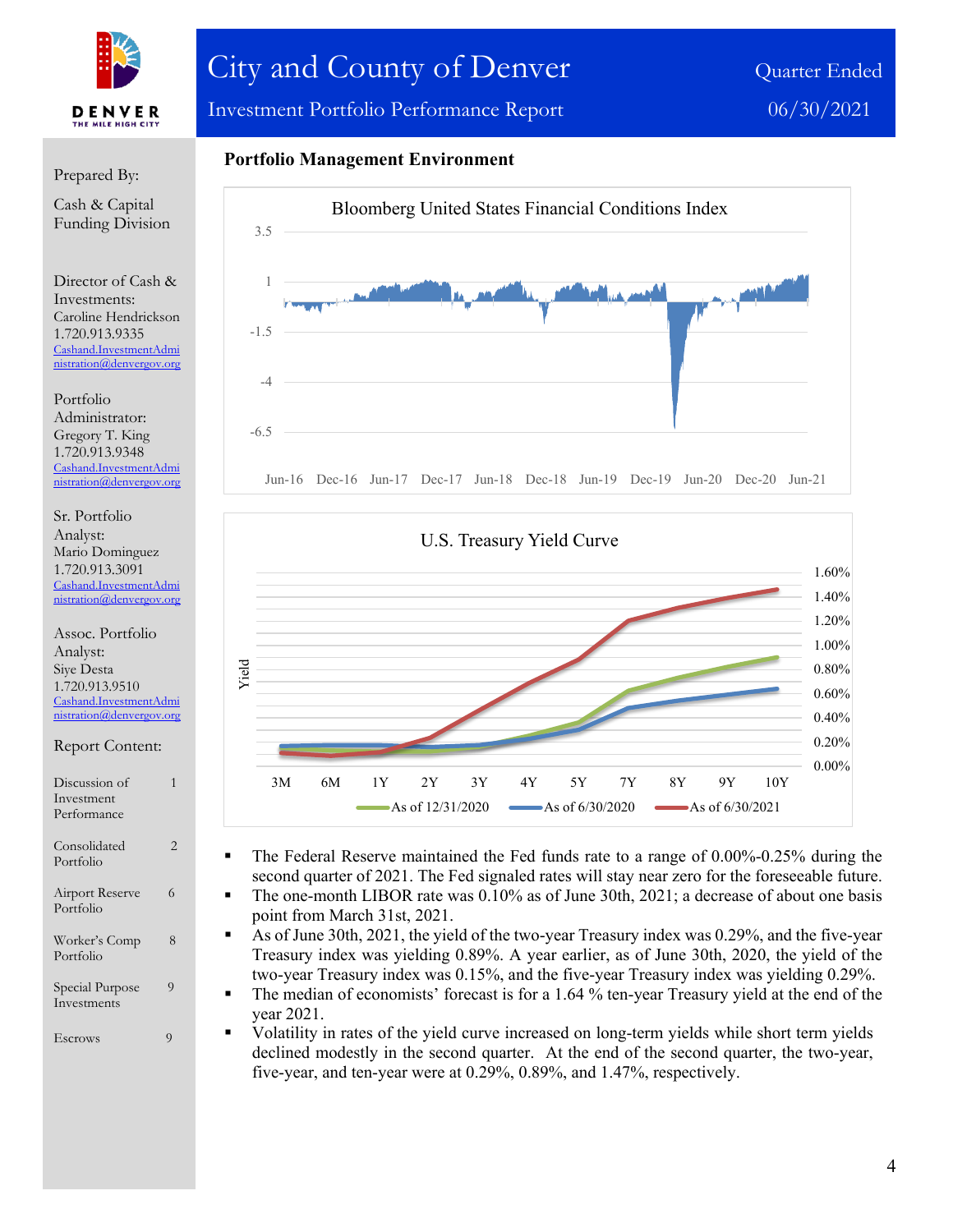

Investment Portfolio Performance Report 06/30/2021

## Prepared By:

Cash & Capital Funding Division

Director of Cash & Investments: Caroline Hendrickson 1.720.913.9335 [Cashand.InvestmentAdmi](mailto:Cashand.InvestmentAdministration@denvergov.org) [nistration@denvergov.org](mailto:Cashand.InvestmentAdministration@denvergov.org)

Portfolio Administrator: Gregory T. King 1.720.913.9348 [Cashand.InvestmentAdmi](mailto:Cashand.InvestmentAdministration@denvergov.org) [nistration@denvergov.org](mailto:Cashand.InvestmentAdministration@denvergov.org)

Sr. Portfolio Analyst: Mario Dominguez 1.720.913.3091 [Cashand.InvestmentAdmi](mailto:Cashand.InvestmentAdministration@denvergov.org) [nistration@denvergov.org](mailto:Cashand.InvestmentAdministration@denvergov.org)

Assoc. Portfolio Analyst: Siye Desta 1.720.913.9510 [Cashand.InvestmentAdmi](mailto:Cashand.InvestmentAdministration@denvergov.org) [nistration@denvergov.org](mailto:Cashand.InvestmentAdministration@denvergov.org)

Report Content: Discussion of 1 Investment Performance Consolidated 2 Portfolio Airport Reserve 6 Portfolio Worker's Comp 8 Portfolio Special Purpose 9 Investments Escrows 9

**Consolidated Top Holdings**

| <b>Top 5 Credit Holdings</b> |                     |                |                 |  |
|------------------------------|---------------------|----------------|-----------------|--|
| <b>Issuer</b>                | <b>Market Value</b> | % of Portfolio | <b>Industry</b> |  |
| Toyota Motor Credit Corp     | 140,946,487         | 2.96%          | Automobiles     |  |
| Apple, Inc.                  | 112,688,777         | 2.36%          | Technology      |  |
| American Honda Finance       | 96,875,561          | $2.03\%$       | Automobiles     |  |
| Deere & Co.                  | 84,966,216          | 1.78%          | Industrial      |  |
| Microsoft Corp               | 67,860,074          | $1.42\%$       | Technology      |  |
| <b>Total</b>                 | \$503,337,115       | 10.55%         |                 |  |

\*Credit holdings include commercial paper, asset-backed securities, and corporate bonds.



| <b>Top 5 Agency Holdings</b> |                     |                |  |
|------------------------------|---------------------|----------------|--|
| <b>Issuer</b>                | <b>Market Value</b> | % of Portfolio |  |
| <b>FHLB</b>                  | 632,606,752         | 13.27%         |  |
| <b>FNMA</b>                  | 413,032,398         | $8.66\%$       |  |
| <b>FFCB</b>                  | 160,297,243         | $3.36\%$       |  |
| <b>FHLMC</b>                 | 77,148,611          | $1.62\%$       |  |
| <b>TVA</b>                   | 28,057,030          | $0.59\%$       |  |
|                              | \$1,311,142,034     | 27.50%         |  |

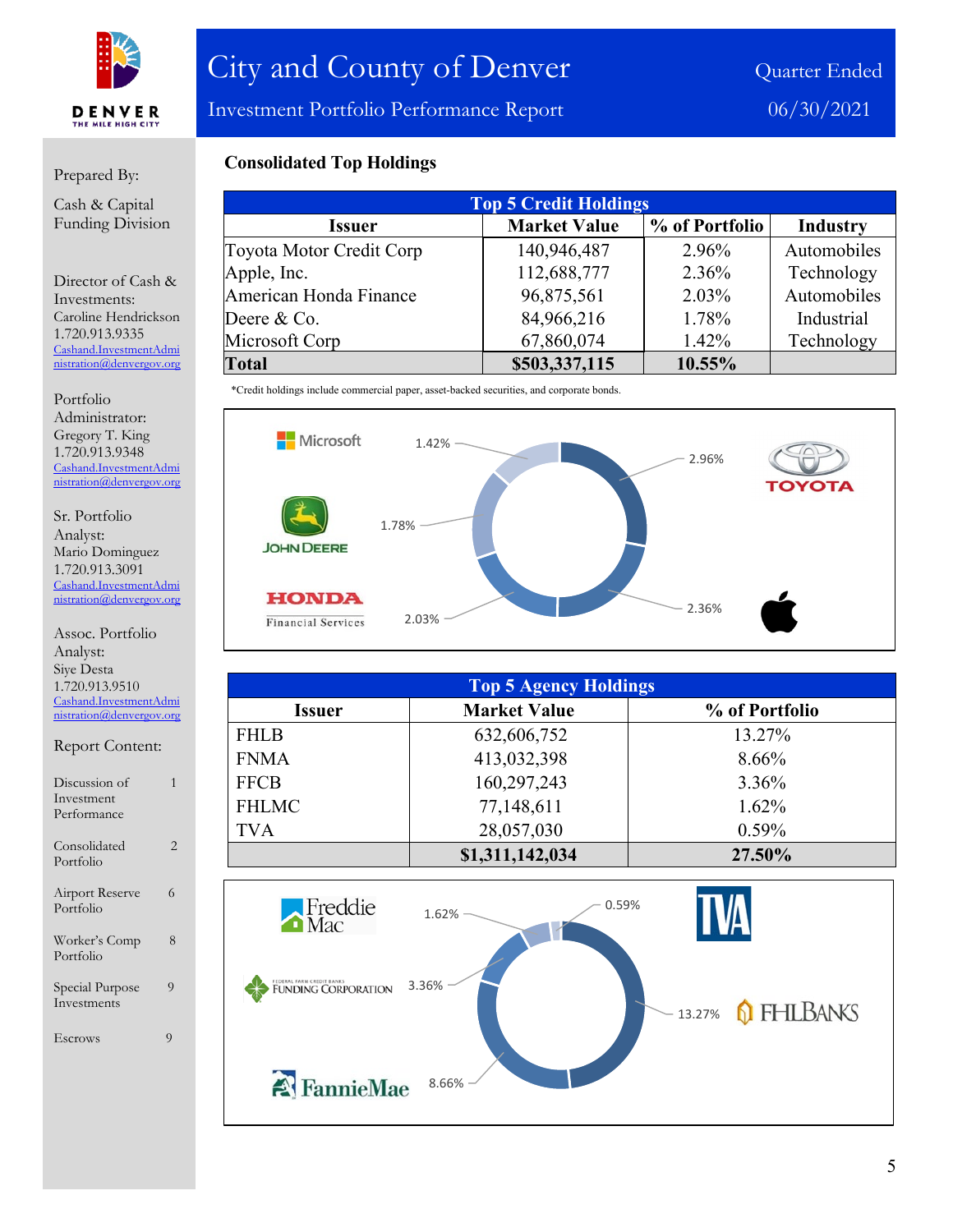

Investment Portfolio Performance Report 06/30/2021

#### Prepared By:

Cash & Capital Funding Division

Director of Cash & Investments: Caroline Hendrickson 1.720.913.9335 [Cashand.InvestmentAdmi](mailto:Cashand.InvestmentAdministration@denvergov.org) [nistration@denvergov.org](mailto:Cashand.InvestmentAdministration@denvergov.org)

Portfolio Administrator: Gregory T. King 1.720.913.9348 [Cashand.InvestmentAdmi](mailto:Cashand.InvestmentAdministration@denvergov.org) [nistration@denvergov.org](mailto:Cashand.InvestmentAdministration@denvergov.org)

Sr. Portfolio Analyst: Mario Dominguez 1.720.913.3091 [Cashand.InvestmentAdmi](mailto:Cashand.InvestmentAdministration@denvergov.org) [nistration@denvergov.org](mailto:Cashand.InvestmentAdministration@denvergov.org)

Assoc. Portfolio Analyst: Siye Desta 1.720.913.9510 [Cashand.InvestmentAdmi](mailto:Cashand.InvestmentAdministration@denvergov.org) [nistration@denvergov.org](mailto:Cashand.InvestmentAdministration@denvergov.org)

Report Content:

| Discussion of<br>Investment<br>Performance | 1              |
|--------------------------------------------|----------------|
| Consolidated<br>Portfolio                  | $\overline{2}$ |
| <b>Airport Reserve</b><br>Portfolio        | 6              |
| Worker's Comp<br>Portfolio                 | 8              |
| Special Purpose<br>Investments             | 9              |
| Escrows                                    | 9              |

## **III. Airport Reserve Portfolio \$525,606,744**

| <b>Total Return</b>    |           |          |           |
|------------------------|-----------|----------|-----------|
|                        | 1-Month   | 3-Month  | YTD       |
| Total Return           | $-0.01\%$ | $0.60\%$ | $-0.70%$  |
| Blended Benchmark (TR) | $-0.04\%$ | $0.59\%$ | $-0.77\%$ |
| <b>Excess Return</b>   | $0.03\%$  | $0.01\%$ | $0.07\%$  |

| <b>Current Return</b>  |          |          |            |
|------------------------|----------|----------|------------|
|                        | 1-Month  | 3-Month  | <b>YTD</b> |
| Current Return         | 2.50%    | 2.32%    | 2.35%      |
| Blended Benchmark (CR) | $0.70\%$ | 0.75%    | 0.65%      |
| <b>Excess Return</b>   | $1.80\%$ | $1.57\%$ | 1.70%      |

Year-to-Date earnings on a current return basis for the Reserve Portfolio were \$5,578,444.

The 1-5 Year Strategy Blended Benchmark consists of 67.50% ICE BofAML 1-5 Year US Treasury & Agency Index, 17.50 % ICE BofAML 1-5 Year AAA-A US Corporate Index, 7.50% ICE BofAML AAA US Asset Backed Securities, 5.00% ICE BofAML 0-3 Year US Agency CMOs and 2.50% ICE BofAML 3-5 Year US Mortgage Backed Securities Index. Prior to 1/1/2016 the benchmark was the BofA Merrill Lynch 1-5 Year US Treasury & Agency Index.

The 1-10 Year Strategy Blended Benchmark consists of 65.00% ICE BofAML 1-10 Year US Treasury & Agency Index, 15.00 % ICE BofAML 1-5 Year AAA-A US Corporate Index, 5.00% ICE BofAML AAA US Asset Backed Securities, 7.50% ICE BofAML 0-10 Year US Agency CMOs and 7.50% ICE BofAML 0-10 Year US Mortgage Backed Securities Index. Prior to 1/1/2016 the benchmark was the BofA Merrill Lynch 1-10 Year US Treasury & Agency Index.

- The Airport Bond Reserve portfolio has a maximum maturity constraint of 10 years. On an ongoing basis, liquidity is generated from income received from the portfolio holdings, as well as from periodic bond calls of Agency securities. All income received during the year is transferred out of this portfolio into the Airport Operating funds contained in the Consolidated Portfolio (subject to ongoing adjustments to the required portfolio balance stated in the bond indenture).
- The Airport Reserve Portfolio benchmarking indices are comprised of five ICE BofAML indices, creating a static weighted blended benchmark. A total of one blended benchmark is utilized for the 1-10 year strategy to closely reflect the portfolio duration and asset allocation constraints.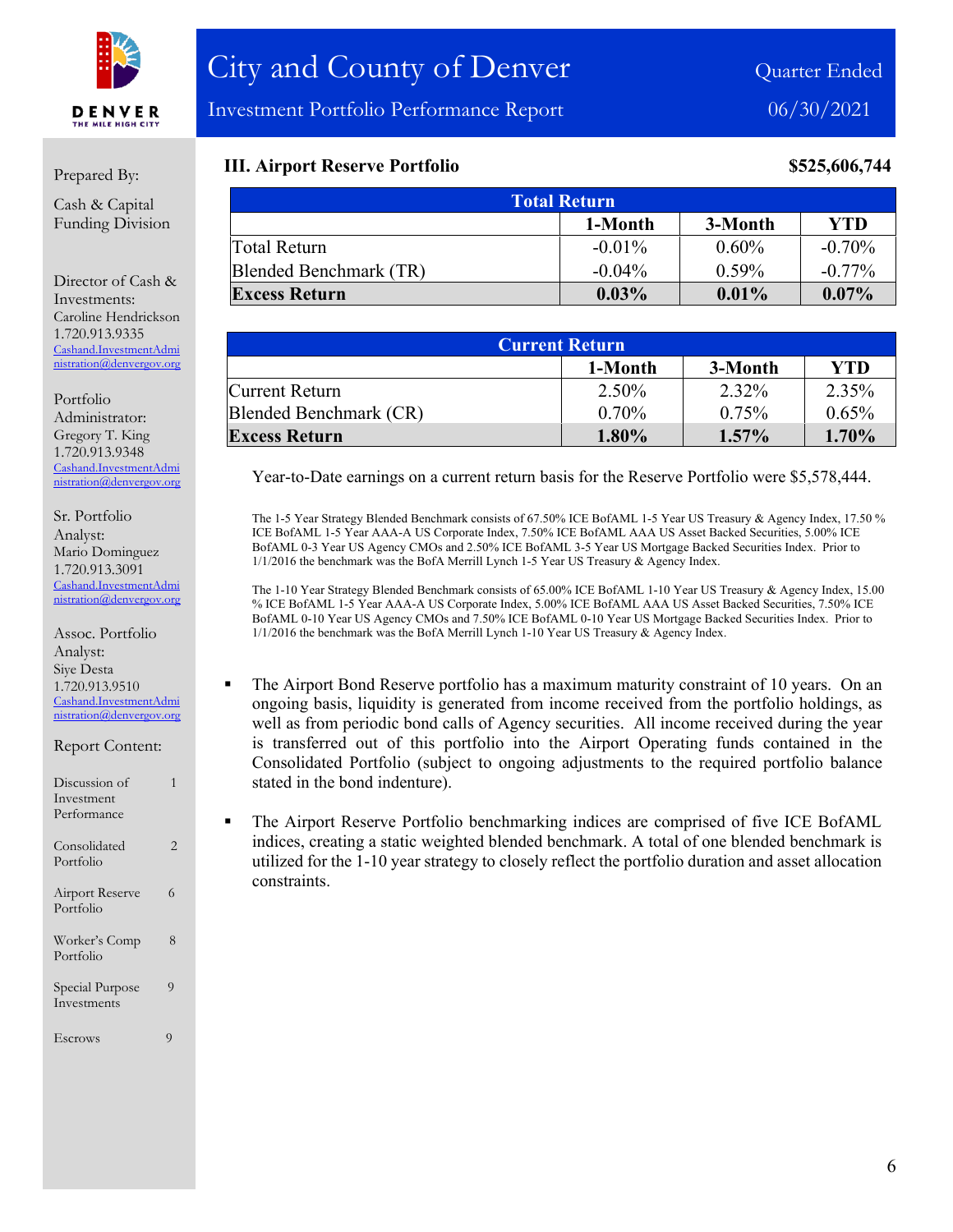

Investment Portfolio Performance Report 06/30/2021

## Prepared By:

Cash & Capital Funding Division

Director of Cash & Investments: Caroline Hendrickson 1.720.913.9335 [Cashand.InvestmentAdmi](mailto:Cashand.InvestmentAdministration@denvergov.org) [nistration@denvergov.org](mailto:Cashand.InvestmentAdministration@denvergov.org)

Portfolio Administrator: Gregory T. King 1.720.913.9348 [Cashand.InvestmentAdmi](mailto:Cashand.InvestmentAdministration@denvergov.org) [nistration@denvergov.org](mailto:Cashand.InvestmentAdministration@denvergov.org)

Sr. Portfolio Analyst: Mario Dominguez 1.720.913.3091 [Cashand.InvestmentAdmi](mailto:Cashand.InvestmentAdministration@denvergov.org) [nistration@denvergov.org](mailto:Cashand.InvestmentAdministration@denvergov.org)

Assoc. Portfolio Analyst: Siye Desta 1.720.913.9510 [Cashand.InvestmentAdmi](mailto:Cashand.InvestmentAdministration@denvergov.org) [nistration@denvergov.org](mailto:Cashand.InvestmentAdministration@denvergov.org)

|  | Report Content: |
|--|-----------------|
|--|-----------------|

| Discussion of<br>Investment    |   |
|--------------------------------|---|
| Performance                    |   |
| Consolidated<br>Portfolio      | 2 |
| Airport Reserve<br>Portfolio   | 6 |
| Worker's Comp<br>Portfolio     | 8 |
| Special Purpose<br>Investments | 9 |
| Escrows                        | Q |

## **Airport Reserve Portfolio Composition**

| <b>Characteristics</b>    |            | <b>Credit Quality (S&amp;P)</b> |
|---------------------------|------------|---------------------------------|
| <b>Average Duration</b>   | 3.51       | А,                              |
| Average Coupon            | 2.16%      | AAA,<br>$10.4\%$<br>27.0%       |
| Average Yield to Maturity | $0.67\%$   |                                 |
| Average Rating (S&P)      | $AA+$      | $AA$ .                          |
| Average Life              | $3.73$ yrs | 62.6%                           |

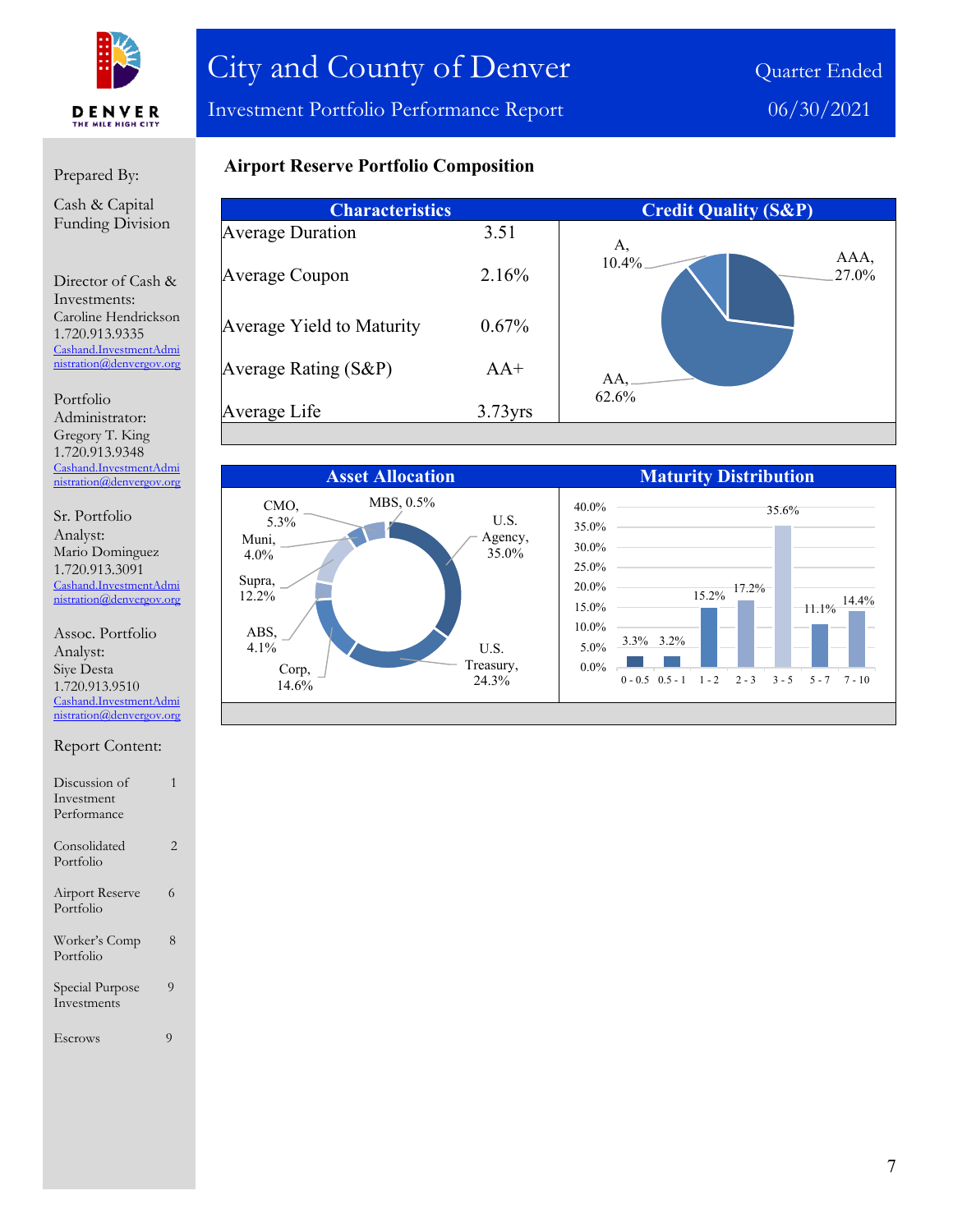

#### Prepared By:

Cash & Capital Funding Division

Director of Cash & Investments: Caroline Hendrickson 1.720.913.9335 [Cashand.InvestmentAdmi](mailto:Cashand.InvestmentAdministration@denvergov.org) [nistration@denvergov.org](mailto:Cashand.InvestmentAdministration@denvergov.org)

Portfolio Administrator: Gregory T. King 1.720.913.9348 [Cashand.InvestmentAdmi](mailto:Cashand.InvestmentAdministration@denvergov.org) [nistration@denvergov.org](mailto:Cashand.InvestmentAdministration@denvergov.org)

Sr. Portfolio Analyst: Mario Dominguez 1.720.913.3091 [Cashand.InvestmentAdmi](mailto:Cashand.InvestmentAdministration@denvergov.org) [nistration@denvergov.org](mailto:Cashand.InvestmentAdministration@denvergov.org)

Assoc. Portfolio Analyst: Siye Desta 1.720.913.9510 [Cashand.InvestmentAdmi](mailto:Cashand.InvestmentAdministration@denvergov.org) [nistration@denvergov.org](mailto:Cashand.InvestmentAdministration@denvergov.org)

| Discussion of |  |
|---------------|--|
| Investment    |  |

Report Content:

| Performance                    |   |
|--------------------------------|---|
| Consolidated<br>Portfolio      | 2 |
| Airport Reserve<br>Portfolio   | 6 |
| Worker's Comp<br>Portfolio     | 8 |
| Special Purpose<br>Investments | 9 |
| Escrows                        | 9 |

## **IV. Workers Compensation Portfolio Composition \$41,141,621**

| <b>Characteristics</b>    |            | <b>Credit Quality (S&amp;P)</b> |
|---------------------------|------------|---------------------------------|
| <b>Average Duration</b>   | 3.55       | А.                              |
| Average Coupon            | 2.75%      | 17.7%<br>AAA,<br>29.4%          |
| Average Yield to Maturity | 1.16%      |                                 |
| Average Rating (S&P)      | $AA^+$     | AA,                             |
| Average Life              | $4.68$ yrs | 52.9%                           |



- WC liabilities have a much longer term expected average duration than most other funds managed by the City. For this reason, management has determined that it is prudent to extend the duration of the invested assets associated with these obligations.
- A combination of cash and securities were transferred from the Consolidated Portfolio to the newly established WC portfolio in August 2009. An allocation to cash equivalents appropriate to fund the liquidity needs of the unit was set aside (and is monitored and adjusted monthly), and the balance of the funds were invested in treasury, corporate, agency, municipal, and structured fixed income securities. The annualized current return for the second quarter of 2021 was 2.35%.

 Year-to-Date earnings on a current return basis for the Worker's Compensation were \$502,051.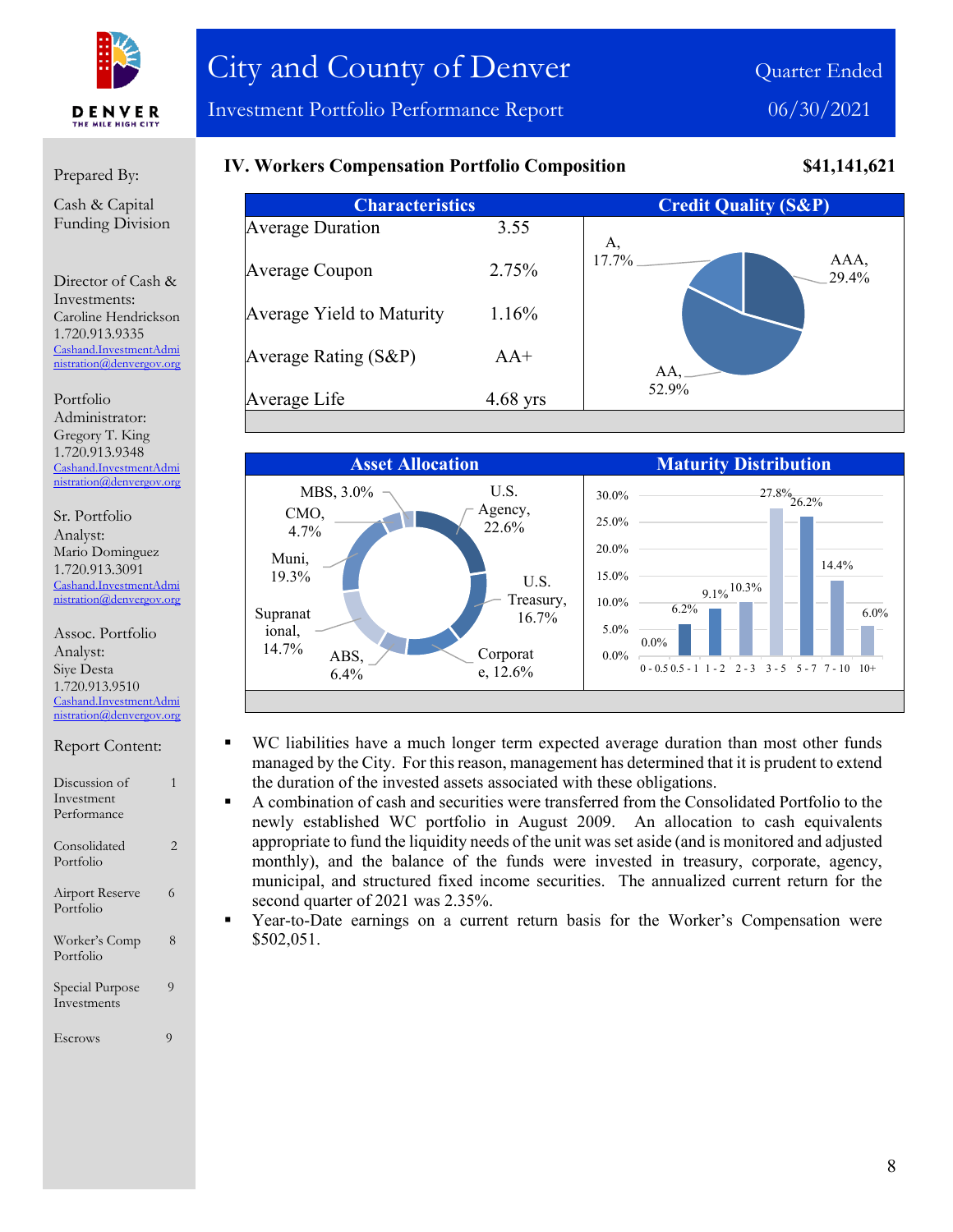

Investment Portfolio Performance Report 06/30/2021

#### Prepared By:

Cash & Capital Funding Division

Director of Cash & Investments: Caroline Hendrickson 1.720.913.9335 [Cashand.InvestmentAdmi](mailto:Cashand.InvestmentAdministration@denvergov.org) [nistration@denvergov.org](mailto:Cashand.InvestmentAdministration@denvergov.org)

Portfolio Administrator: Gregory T. King 1.720.913.9348 [Cashand.InvestmentAdmi](mailto:Cashand.InvestmentAdministration@denvergov.org) [nistration@denvergov.org](mailto:Cashand.InvestmentAdministration@denvergov.org)

Sr. Portfolio Analyst: Mario Dominguez 1.720.913.3091 [Cashand.InvestmentAdmi](mailto:Cashand.InvestmentAdministration@denvergov.org) [nistration@denvergov.org](mailto:Cashand.InvestmentAdministration@denvergov.org)

Assoc. Portfolio Analyst: Siye Desta 1.720.913.9510 [Cashand.InvestmentAdmi](mailto:Cashand.InvestmentAdministration@denvergov.org) [nistration@denvergov.org](mailto:Cashand.InvestmentAdministration@denvergov.org)

Report Content:

Discussion of 1 Investment Performance Consolidated 2 Portfolio Airport Reserve 6 Portfolio Worker's Comp 8 Portfolio

Special Purpose 9 Investments

Escrows 9

## **V. Special Purpose Portfolios \$12,627,221**

In addition to the actively managed investments, the Cash & Capital Funding Division manages three additional portfolios. The FAA (Federal Aviation Administration) Escrow Defeasance portfolio was established to economically defease outstanding airport bonds. The Denver Cableland Trust portfolio was established to fund the annual maintenance expenses for Cableland, a facility donated to the City. These portfolios are authorized by the Investment Policy to contain longer term securities and higher per issuer constraints within the Consolidated and Reserve portfolios. Most of the investments in these portfolios were purchased in market environments that featured much higher interest rates than those currently available. The investment income and principal of the three portfolios are pledged for specific purposes.

|                           |              | 2021 YTD              | 2021 YTD  |
|---------------------------|--------------|-----------------------|-----------|
|                           | Market Value | <b>Current Return</b> | Earnings  |
| <b>FAA Escrow Account</b> | \$8,581,501  | 51.08%                | \$792,645 |
| Denver Cableland Trust    | \$4,045,720  | 3.47%                 | \$64,994  |

## **Escrows**

Cash, Risk & Capital Funding Division also manages certain investments held in escrow accounts at external financial institutions on behalf of Denver International Airport. As of June 30th, 2021, there was an outstanding balance of \$84,420,348.

## **Investment Policy**

The City operates under a written Investment Policy, a copy of which can be obtained on the City's website [\(www.denvergov.org\)](http://www.denvergov.org/) or by contacting the Cash & Capital Funding Division at 720-913-3091.

Which Herdich

Caroline Hendrickson Director of Cash & Investments

Gregory T. King Portfolio Administrator